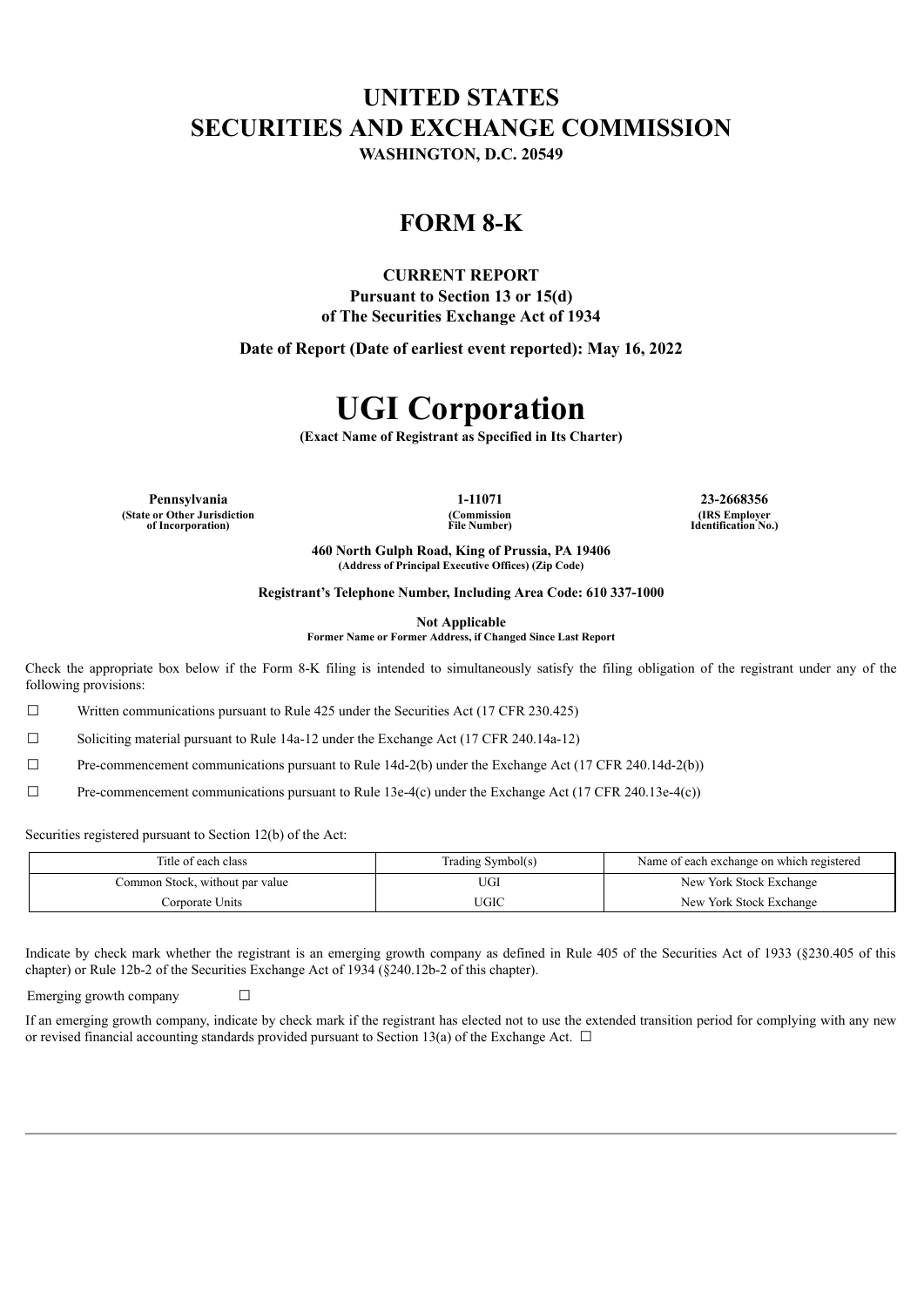### **Item 7.01 Regulation FD Disclosure.**

UGI Corporation's (the "Company") management team will be presenting to the investment community at the American Gas Association Financial Forum on May 17-19, 2022. The presentation materials are available in the "Investors" section of the Company's website (www.ugicorp.com).